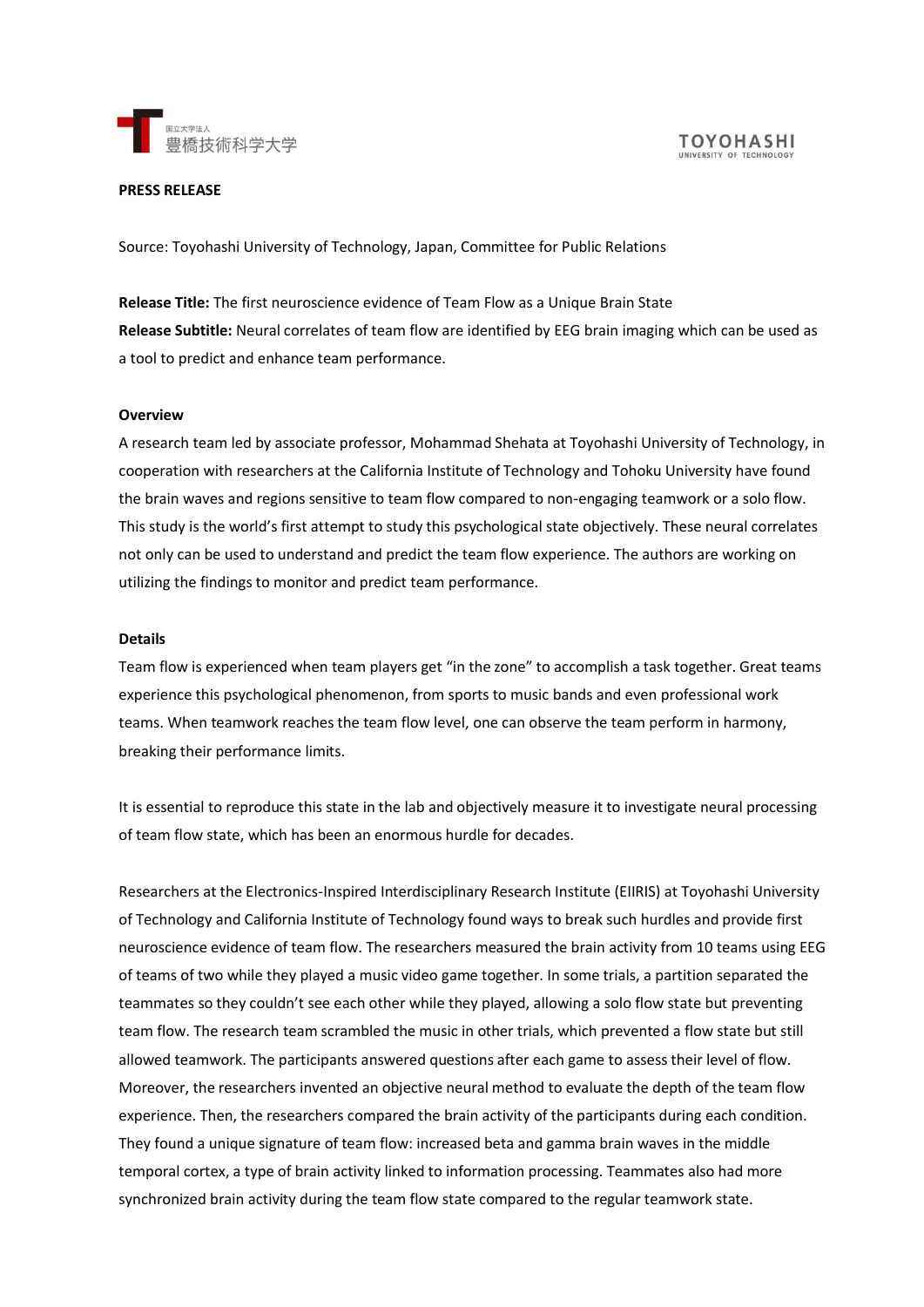

# **TOYOHASHI**

This study will provide a framework based on neural models that can be utilized toward more effective team-building strategies in areas where human performance and pleasure matters - business, sports, music, performing arts, video games, and entertainment. In partnership with governmental and industrial institutions, the researchers plan to utilize the neural signature of team flow to monitor and enhance team performance and, perhaps, build more effective teams.

Enhancing performance while maintaining enjoyment has many implications towards a better quality of life, including lowering the rates of depression, panic attacks, and anxiety.

#### **Funding agency**

This work is supported by the program for promoting the enhancement of research universities funded to Toyohashi University of Technology and Grants-in-Aid for Scientific Research (Fostering Joint International Research(B), Grant Number 18KK0280) to M.S. and S.N.; and the Japan Science and Technology (JST)- CREST Grant Number JPMJCR14E4 to S.S. M.C. is supported by the University of Hong Kong postgraduate scholarship program. C.T. is supported by the University of Hong Kong General Research Fund. N.T. is supported by Australian Research Council Discovery Projects (DP180104128 and DP180100396). A.L. is supported by an Australian Government Research Training Program (RTP) Scholarship.

#### **Reference**

Mohammad Shehata, Miao Cheng, Angus Leung, Naotsugu Tsuchiya, Daw-An Wu, Chia-huei Tseng, Shigeki Nakauchi, and Shinsuke Shimojo (2021). Team flow is a unique brain state associated with enhanced information integration and inter-brain synchrony, eNeuro,

<https://www.eneuro.org/lookup/doi/10.1523/ENEURO.0133-21.2021>

## **Further information**

Toyohashi University of Technology 1-1 Hibarigaoka, Tempaku, Toyohashi, Aichi Prefecture, 441-8580, JAPAN Inquiries: Committee for Public Relations E-mail: press@office.tut.ac.jp Toyohashi University of Technology founded in 1976 as a National University of Japan is a research institute in the fields of mechanical engineering, advanced electronics, information sciences, life sciences, and architecture.

Website:<https://www.tut.ac.jp/english/>